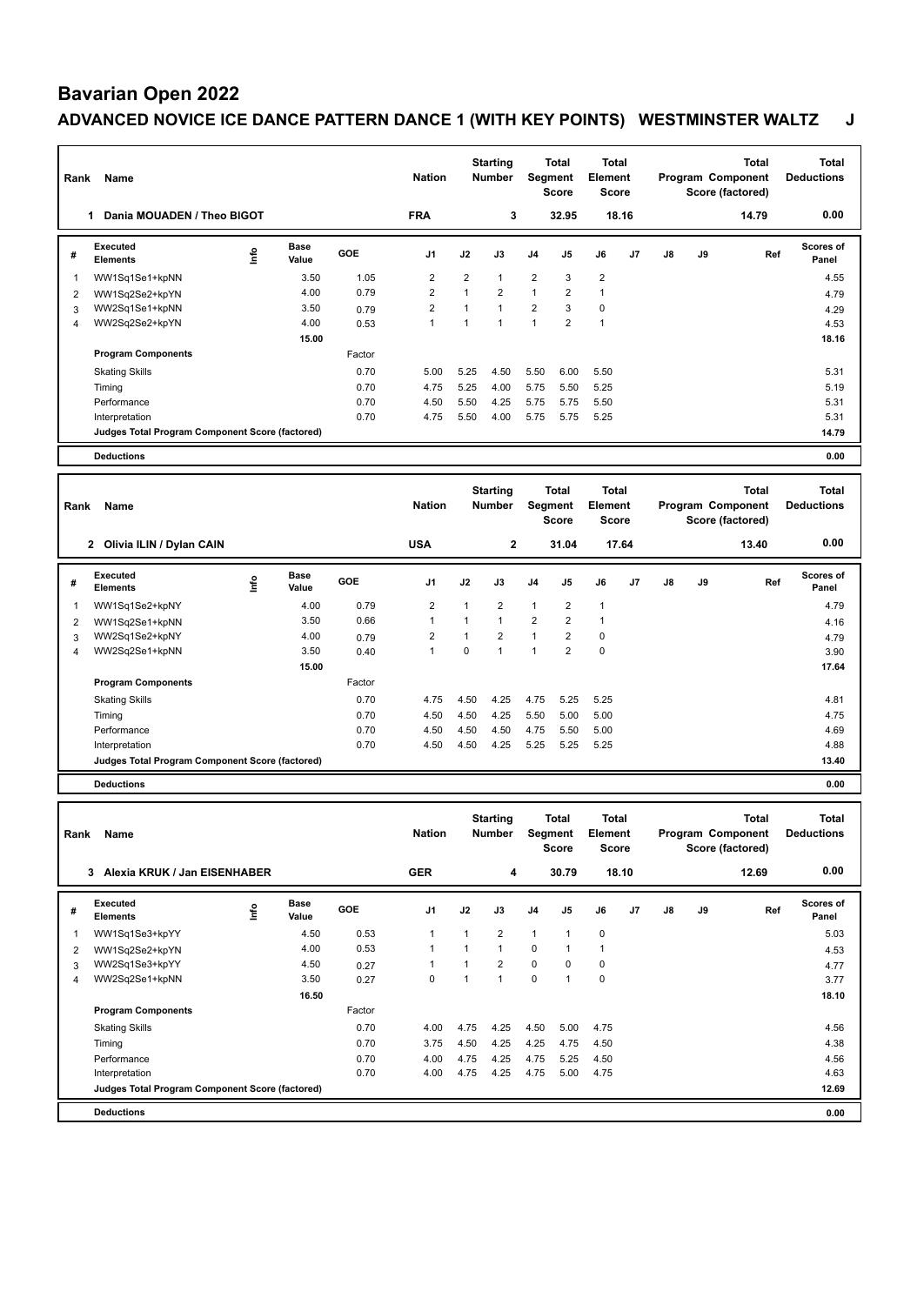# **Bavarian Open 2022**

## **ADVANCED NOVICE ICE DANCE PATTERN DANCE 1 (WITH KEY POINTS) WESTMINSTER WALTZ J**

| Rank | Name                                            |            |                      |        | <b>Nation</b>  |      | <b>Starting</b><br><b>Number</b> | Segment        | Total<br><b>Score</b> | Total<br>Element<br><b>Score</b> |                |    |    | <b>Total</b><br>Program Component<br>Score (factored) | <b>Total</b><br><b>Deductions</b> |
|------|-------------------------------------------------|------------|----------------------|--------|----------------|------|----------------------------------|----------------|-----------------------|----------------------------------|----------------|----|----|-------------------------------------------------------|-----------------------------------|
|      | 4 Nell DENTON / Joseph BOOTH                    |            |                      |        | <b>FRA</b>     |      | 13                               |                | 30.16                 |                                  | 16.99          |    |    | 13.17                                                 | 0.00                              |
| #    | Executed<br><b>Elements</b>                     | <u>f</u> o | <b>Base</b><br>Value | GOE    | J <sub>1</sub> | J2   | J3                               | J <sub>4</sub> | J <sub>5</sub>        | J6                               | J <sub>7</sub> | J8 | J9 | Ref                                                   | <b>Scores of</b><br>Panel         |
|      | WW1Sq1Se1+kpNN                                  |            | 3.50                 | 0.66   | 3              |      | 1                                | $\mathbf 0$    | $\overline{2}$        | $\mathbf{1}$                     |                |    |    |                                                       | 4.16                              |
| 2    | WW1Sq2Se2+kpYT                                  |            | 4.00                 | 0.53   | 2              |      | $\Omega$                         | $\mathbf 0$    | $\overline{2}$        | 1                                |                |    |    |                                                       | 4.53                              |
| 3    | WW2Sq1Se1+kpNN                                  |            | 3.50                 | 0.53   | $\overline{2}$ |      | $\mathbf{1}$                     | $\mathbf 0$    | $\overline{2}$        | 0                                |                |    |    |                                                       | 4.03                              |
| 4    | WW2Sq2Se2+kpYN                                  |            | 4.00                 | 0.27   | $\overline{2}$ |      | $\Omega$                         | $-1$           | $\overline{1}$        | $\mathbf 0$                      |                |    |    |                                                       | 4.27                              |
|      |                                                 |            | 15.00                |        |                |      |                                  |                |                       |                                  |                |    |    |                                                       | 16.99                             |
|      | <b>Program Components</b>                       |            |                      | Factor |                |      |                                  |                |                       |                                  |                |    |    |                                                       |                                   |
|      | <b>Skating Skills</b>                           |            |                      | 0.70   | 5.25           | 4.75 | 4.00                             | 4.50           | 5.50                  | 4.75                             |                |    |    |                                                       | 4.81                              |
|      | Timing                                          |            |                      | 0.70   | 5.00           | 4.50 | 4.00                             | 4.25           | 5.25                  | 4.50                             |                |    |    |                                                       | 4.56                              |
|      | Performance                                     |            |                      | 0.70   | 5.25           | 4.50 | 3.75                             | 4.50           | 5.25                  | 4.75                             |                |    |    |                                                       | 4.75                              |
|      | Interpretation                                  |            |                      | 0.70   | 5.25           | 4.75 | 3.75                             | 4.25           | 5.50                  | 4.50                             |                |    |    |                                                       | 4.69                              |
|      | Judges Total Program Component Score (factored) |            |                      |        |                |      |                                  |                |                       |                                  |                |    |    |                                                       | 13.17                             |
|      | <b>Deductions</b>                               |            |                      |        |                |      |                                  |                |                       |                                  |                |    |    |                                                       | 0.00                              |
|      |                                                 |            |                      |        |                |      |                                  |                |                       |                                  |                |    |    |                                                       |                                   |
|      |                                                 |            |                      |        |                |      | .                                |                |                       | .                                |                |    |    |                                                       | .                                 |

| Rank | Name                                            |      |                      |            | <b>Nation</b>  |      | <b>Starting</b><br><b>Number</b> |                | Total<br>Segment<br><b>Score</b> | <b>Total</b><br>Element<br><b>Score</b> |       |    |    | Total<br>Program Component<br>Score (factored) | <b>Total</b><br><b>Deductions</b> |  |
|------|-------------------------------------------------|------|----------------------|------------|----------------|------|----------------------------------|----------------|----------------------------------|-----------------------------------------|-------|----|----|------------------------------------------------|-----------------------------------|--|
|      | 5<br>Lili-Rose CHESNEAU / Raphael SCHILTZ       |      |                      |            | <b>FRA</b>     |      | 10                               |                | 28.83                            |                                         | 15.73 |    |    | 13.10                                          | 0.00                              |  |
| #    | Executed<br><b>Elements</b>                     | lnfo | <b>Base</b><br>Value | <b>GOE</b> | J <sub>1</sub> | J2   | J3                               | J <sub>4</sub> | J5                               | J6                                      | J7    | J8 | J9 | Ref                                            | Scores of<br>Panel                |  |
|      | WW1Sq1Se1+kpNN                                  |      | 3.50                 | 0.66       |                | 1    | $\overline{2}$                   | $\overline{1}$ | $\overline{2}$                   |                                         |       |    |    |                                                | 4.16                              |  |
| 2    | WW1Sq2Se1+kpNN                                  |      | 3.50                 | 0.53       |                | 1    | $\overline{1}$                   | $\mathbf{1}$   | $\overline{2}$                   |                                         |       |    |    |                                                | 4.03                              |  |
| 3    | WW2Sq1Se1+kpNN                                  |      | 3.50                 | 0.27       | $\Omega$       | 1    | 1                                | $\Omega$       |                                  | $\Omega$                                |       |    |    |                                                | 3.77                              |  |
| 4    | WW2Sq2Se1+kpNN                                  |      | 3.50                 | 0.27       | 0              | 1    | 1                                | $\mathbf 0$    |                                  | 0                                       |       |    |    |                                                | 3.77                              |  |
|      |                                                 |      | 14.00                |            |                |      |                                  |                |                                  |                                         |       |    |    |                                                | 15.73                             |  |
|      | <b>Program Components</b>                       |      |                      | Factor     |                |      |                                  |                |                                  |                                         |       |    |    |                                                |                                   |  |
|      | <b>Skating Skills</b>                           |      |                      | 0.70       | 4.50           | 5.00 | 4.50                             | 4.75           | 5.50                             | 4.75                                    |       |    |    |                                                | 4.75                              |  |
|      | Timing                                          |      |                      | 0.70       | 4.00           | 4.75 | 4.50                             | 4.00           | 5.00                             | 4.50                                    |       |    |    |                                                | 4.44                              |  |
|      | Performance                                     |      |                      | 0.70       | 4.25           | 5.00 | 4.25                             | 5.00           | 5.50                             | 4.75                                    |       |    |    |                                                | 4.75                              |  |
|      | Interpretation                                  |      |                      | 0.70       | 4.25           | 5.00 | 4.50                             | 4.75           | 5.25                             | 4.75                                    |       |    |    |                                                | 4.75                              |  |
|      | Judges Total Program Component Score (factored) |      |                      |            |                |      |                                  |                |                                  |                                         |       |    |    |                                                | 13.10                             |  |
|      | <b>Deductions</b>                               |      |                      |            |                |      |                                  |                |                                  |                                         |       |    |    |                                                | 0.00                              |  |

| Rank | Name                                            |      |                      |            | <b>Nation</b>  |          | <b>Starting</b><br><b>Number</b> | Segment        | Total<br><b>Score</b> | Total<br>Element<br><b>Score</b> |       |    |    | <b>Total</b><br>Program Component<br>Score (factored) | <b>Total</b><br><b>Deductions</b> |
|------|-------------------------------------------------|------|----------------------|------------|----------------|----------|----------------------------------|----------------|-----------------------|----------------------------------|-------|----|----|-------------------------------------------------------|-----------------------------------|
|      | 6 Estelle BOUILLET / Baptiste FERRAND           |      |                      |            | <b>FRA</b>     |          | 6                                |                | 28.78                 |                                  | 16.32 |    |    | 12.46                                                 | 0.00                              |
| #    | Executed<br><b>Elements</b>                     | lnfo | <b>Base</b><br>Value | <b>GOE</b> | J <sub>1</sub> | J2       | J3                               | J <sub>4</sub> | J5                    | J6                               | J7    | J8 | J9 | Ref                                                   | <b>Scores of</b><br>Panel         |
| 1    | WW1Sq1Se1+kpNN                                  |      | 3.50                 | 0.66       | 1              | 1        | $\overline{2}$                   | $\mathbf{1}$   | 1                     | $\overline{2}$                   |       |    |    |                                                       | 4.16                              |
| 2    | WW1Sq2Se2+kpYN                                  |      | 4.00                 | 0.53       | 1              | 1        | $\overline{1}$                   | 0              | 1                     | $\overline{2}$                   |       |    |    |                                                       | 4.53                              |
| 3    | WW2Sq1Se1+kpNN                                  |      | 3.50                 | 0.00       | $\Omega$       | $\Omega$ | $-1$                             | $\Omega$       | $\Omega$              | 1                                |       |    |    |                                                       | 3.50                              |
| 4    | WW2Sq2Se2+kpYN                                  |      | 4.00                 | 0.13       | 0              | $\Omega$ | 1                                | 0              | $\Omega$              | 1                                |       |    |    |                                                       | 4.13                              |
|      |                                                 |      | 15.00                |            |                |          |                                  |                |                       |                                  |       |    |    |                                                       | 16.32                             |
|      | <b>Program Components</b>                       |      |                      | Factor     |                |          |                                  |                |                       |                                  |       |    |    |                                                       |                                   |
|      | <b>Skating Skills</b>                           |      |                      | 0.70       | 4.00           | 4.50     | 4.00                             | 4.50           | 5.00                  | 5.25                             |       |    |    |                                                       | 4.50                              |
|      | Timing                                          |      |                      | 0.70       | 4.00           | 4.00     | 4.00                             | 4.00           | 4.75                  | 5.25                             |       |    |    |                                                       | 4.19                              |
|      | Performance                                     |      |                      | 0.70       | 3.75           | 4.25     | 4.25                             | 4.75           | 5.00                  | 5.50                             |       |    |    |                                                       | 4.56                              |
|      | Interpretation                                  |      |                      | 0.70       | 4.25           | 4.00     | 4.25                             | 4.75           | 5.00                  | 5.50                             |       |    |    |                                                       | 4.56                              |
|      | Judges Total Program Component Score (factored) |      |                      |            |                |          |                                  |                |                       |                                  |       |    |    |                                                       | 12.46                             |
|      | <b>Deductions</b>                               |      |                      |            |                |          |                                  |                |                       |                                  |       |    |    |                                                       | 0.00                              |
|      |                                                 |      |                      |            |                |          |                                  |                |                       |                                  |       |    |    |                                                       |                                   |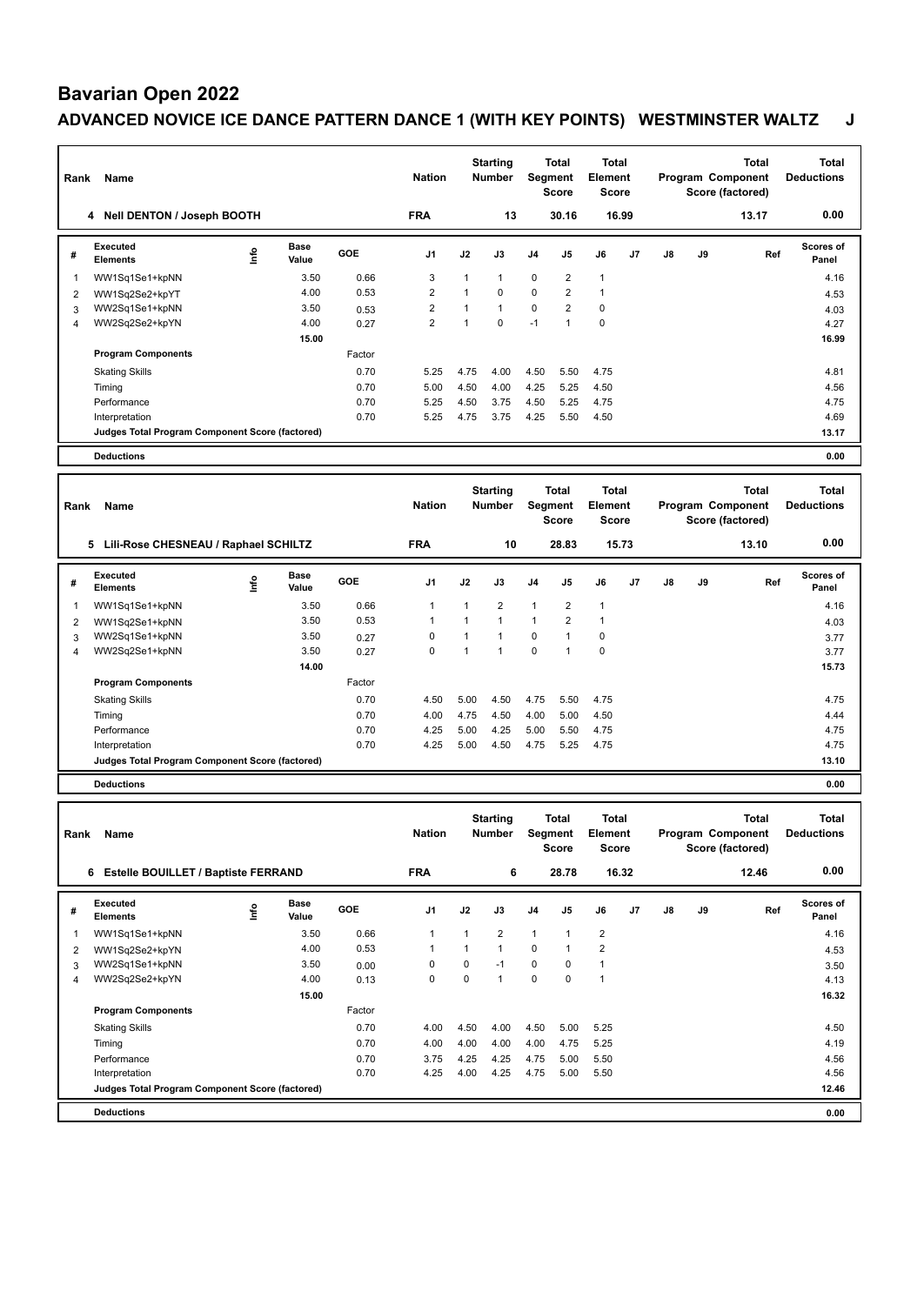## **Bavarian Open 2022 ADVANCED NOVICE ICE DANCE PATTERN DANCE 1 (WITH KEY POINTS) WESTMINSTER WALTZ J**

| Rank | Name                                            |      |                      |        | <b>Nation</b>  |                | <b>Starting</b><br><b>Number</b> | Segment        | <b>Total</b><br><b>Score</b> | <b>Total</b><br>Element<br><b>Score</b> |                |    |    | <b>Total</b><br>Program Component<br>Score (factored) | <b>Total</b><br><b>Deductions</b> |
|------|-------------------------------------------------|------|----------------------|--------|----------------|----------------|----------------------------------|----------------|------------------------------|-----------------------------------------|----------------|----|----|-------------------------------------------------------|-----------------------------------|
|      | Mia Lee MAYER / Tobias HUBER<br>7               |      |                      |        | <b>GER</b>     |                | $\overline{7}$                   |                | 28.66                        |                                         | 16.23          |    |    | 12.43                                                 | 0.00                              |
| #    | <b>Executed</b><br><b>Elements</b>              | ١nfo | <b>Base</b><br>Value | GOE    | J <sub>1</sub> | J2             | J3                               | J <sub>4</sub> | J5                           | J6                                      | J <sub>7</sub> | J8 | J9 | Ref                                                   | Scores of<br>Panel                |
| 1    | WW1Sq1Se2+kpNY                                  |      | 4.00                 | 0.53   | -1             | $\mathbf{1}$   | $\overline{1}$                   | $\mathbf{1}$   | $\overline{2}$               | $\mathbf{1}$                            |                |    |    |                                                       | 4.53                              |
| 2    | WW1Sq2Se1+kpNN                                  |      | 3.50                 | 0.53   | 1              | $\overline{1}$ | $\mathbf{1}$                     | $-1$           | $\overline{2}$               |                                         |                |    |    |                                                       | 4.03                              |
| 3    | WW2Sq1Se1+kpNN                                  |      | 3.50                 | 0.40   |                | $\overline{1}$ | $\mathbf 0$                      | $-1$           | $\mathbf{1}$                 | 1                                       |                |    |    |                                                       | 3.90                              |
| 4    | WW2Sq2Se1+kpNN                                  |      | 3.50                 | 0.27   | $\mathbf 0$    | 1              | $\overline{1}$                   | $-1$           | $\mathbf{1}$                 | 0                                       |                |    |    |                                                       | 3.77                              |
|      |                                                 |      | 14.50                |        |                |                |                                  |                |                              |                                         |                |    |    |                                                       | 16.23                             |
|      | <b>Program Components</b>                       |      |                      | Factor |                |                |                                  |                |                              |                                         |                |    |    |                                                       |                                   |
|      | <b>Skating Skills</b>                           |      |                      | 0.70   | 4.50           | 4.75           | 3.75                             | 4.25           | 5.25                         | 4.50                                    |                |    |    |                                                       | 4.50                              |
|      | Timing                                          |      |                      | 0.70   | 4.00           | 4.75           | 3.75                             | 3.75           | 5.00                         | 4.50                                    |                |    |    |                                                       | 4.25                              |
|      | Performance                                     |      |                      | 0.70   | 4.00           | 4.75           | 4.00                             | 4.25           | 5.25                         | 4.75                                    |                |    |    |                                                       | 4.44                              |
|      | Interpretation                                  |      |                      | 0.70   | 4.25           | 5.00           | 4.00                             | 4.25           | 5.25                         | 4.75                                    |                |    |    |                                                       | 4.56                              |
|      | Judges Total Program Component Score (factored) |      |                      |        |                |                |                                  |                |                              |                                         |                |    |    |                                                       | 12.43                             |
|      | <b>Deductions</b>                               |      |                      |        |                |                |                                  |                |                              |                                         |                |    |    |                                                       | 0.00                              |
|      |                                                 |      |                      |        |                |                |                                  |                |                              |                                         |                |    |    |                                                       |                                   |

| Rank | Name                                            |      |                      |            | <b>Nation</b>  |              | <b>Starting</b><br><b>Number</b> |                | <b>Total</b><br>Segment<br><b>Score</b> | <b>Total</b><br>Element<br><b>Score</b> |                |    |    | <b>Total</b><br>Program Component<br>Score (factored) | <b>Total</b><br><b>Deductions</b> |  |
|------|-------------------------------------------------|------|----------------------|------------|----------------|--------------|----------------------------------|----------------|-----------------------------------------|-----------------------------------------|----------------|----|----|-------------------------------------------------------|-----------------------------------|--|
|      | <b>Natalie BLAASOVA / Filip BLAAS</b><br>8      |      |                      |            | <b>CZE</b>     |              | 11                               |                | 27.92                                   |                                         | 15.70          |    |    | 12.22                                                 | 0.00                              |  |
| #    | Executed<br><b>Elements</b>                     | ١nf٥ | <b>Base</b><br>Value | <b>GOE</b> | J <sub>1</sub> | J2           | J3                               | J <sub>4</sub> | J <sub>5</sub>                          | J6                                      | J <sub>7</sub> | J8 | J9 | Ref                                                   | <b>Scores of</b><br>Panel         |  |
|      | WW1Sq1Se1+kpNN                                  |      | 3.50                 | 0.53       | $\mathbf 0$    | $\mathbf{1}$ | $\mathbf{1}$                     | $\overline{1}$ | 1                                       |                                         |                |    |    |                                                       | 4.03                              |  |
| 2    | WW1Sq2Se1+kpNN                                  |      | 3.50                 | 0.27       | $\mathbf 0$    | 0            | 1                                | $\mathbf 0$    | $\overline{1}$                          |                                         |                |    |    |                                                       | 3.77                              |  |
| 3    | WW2Sq1Se1+kpNN                                  |      | 3.50                 | 0.13       | $\Omega$       | 0            | $\Omega$                         | $\overline{1}$ | 0                                       |                                         |                |    |    |                                                       | 3.63                              |  |
| 4    | WW2Sq2Se2+kpYN                                  |      | 4.00                 | 0.27       | $-1$           | 0            | 0                                | 1              | 1                                       |                                         |                |    |    |                                                       | 4.27                              |  |
|      |                                                 |      | 14.50                |            |                |              |                                  |                |                                         |                                         |                |    |    |                                                       | 15.70                             |  |
|      | <b>Program Components</b>                       |      |                      | Factor     |                |              |                                  |                |                                         |                                         |                |    |    |                                                       |                                   |  |
|      | <b>Skating Skills</b>                           |      |                      | 0.70       | 3.75           | 4.25         | 3.50                             | 4.75           | 5.00                                    | 5.00                                    |                |    |    |                                                       | 4.44                              |  |
|      | Timing                                          |      |                      | 0.70       | 3.75           | 4.00         | 3.50                             | 5.25           | 4.75                                    | 4.75                                    |                |    |    |                                                       | 4.31                              |  |
|      | Performance                                     |      |                      | 0.70       | 3.50           | 4.25         | 3.75                             | 4.75           | 5.00                                    | 5.00                                    |                |    |    |                                                       | 4.44                              |  |
|      | Interpretation                                  |      |                      | 0.70       | 3.75           | 4.00         | 3.50                             | 5.25           | 4.75                                    | 4.50                                    |                |    |    |                                                       | 4.25                              |  |
|      | Judges Total Program Component Score (factored) |      |                      |            |                |              |                                  |                |                                         |                                         |                |    |    |                                                       | 12.22                             |  |
|      | <b>Deductions</b>                               |      |                      |            |                |              |                                  |                |                                         |                                         |                |    |    |                                                       | 0.00                              |  |

| Rank | Name                                            |      |               |            | <b>Nation</b>  |          | <b>Starting</b><br><b>Number</b> | Segment        | Total<br><b>Score</b> | Total<br>Element<br><b>Score</b> |                |               |    | <b>Total</b><br>Program Component<br>Score (factored) | Total<br><b>Deductions</b> |
|------|-------------------------------------------------|------|---------------|------------|----------------|----------|----------------------------------|----------------|-----------------------|----------------------------------|----------------|---------------|----|-------------------------------------------------------|----------------------------|
|      | Elisabeth HAVERS / Leo HAVERS<br>9              |      |               |            | <b>AUT</b>     |          | 9                                |                | 27.17                 |                                  | 15.40          |               |    | 11.77                                                 | 0.00                       |
| #    | <b>Executed</b><br><b>Elements</b>              | ١nfo | Base<br>Value | <b>GOE</b> | J <sub>1</sub> | J2       | J3                               | J <sub>4</sub> | J <sub>5</sub>        | J6                               | J <sub>7</sub> | $\mathsf{J}8$ | J9 | Ref                                                   | Scores of<br>Panel         |
| 1    | WW1Sq1Se2+kpYN                                  |      | 4.00          | 0.27       | 0              | $\Omega$ |                                  | $\mathbf 0$    | $\overline{2}$        | $\mathbf{1}$                     |                |               |    |                                                       | 4.27                       |
| 2    | WW1Sq2Se2+kpNY                                  |      | 4.00          | 0.00       | $-1$           | $\Omega$ | 0                                | $\mathbf 0$    | 1                     | $\mathbf 0$                      |                |               |    |                                                       | 4.00                       |
| 3    | WW2Sq1Se1+kpNN                                  |      | 3.50          | 0.00       | $\Omega$       | $\Omega$ | 0                                | $\mathbf 0$    | -1                    | $\mathbf 0$                      |                |               |    |                                                       | 3.50                       |
| 4    | WW2Sq2Se1+kpNN                                  |      | 3.50          | 0.13       | $-1$           | $\Omega$ | $\overline{A}$                   | $\mathbf 0$    | 4                     | $\mathbf 0$                      |                |               |    |                                                       | 3.63                       |
|      |                                                 |      | 15.00         |            |                |          |                                  |                |                       |                                  |                |               |    |                                                       | 15.40                      |
|      | <b>Program Components</b>                       |      |               | Factor     |                |          |                                  |                |                       |                                  |                |               |    |                                                       |                            |
|      | <b>Skating Skills</b>                           |      |               | 0.70       | 3.50           | 4.00     | 3.75                             | 4.50           | 5.25                  | 4.50                             |                |               |    |                                                       | 4.19                       |
|      | Timing                                          |      |               | 0.70       | 3.50           | 3.75     | 3.75                             | 4.50           | 5.25                  | 4.25                             |                |               |    |                                                       | 4.06                       |
|      | Performance                                     |      |               | 0.70       | 3.50           | 3.75     | 4.00                             | 4.75           | 5.25                  | 4.75                             |                |               |    |                                                       | 4.31                       |
|      | Interpretation                                  |      |               | 0.70       | 3.00           | 3.75     | 3.75                             | 4.75           | 5.25                  | 4.75                             |                |               |    |                                                       | 4.25                       |
|      | Judges Total Program Component Score (factored) |      |               |            |                |          |                                  |                |                       |                                  |                |               |    |                                                       | 11.77                      |
|      | <b>Deductions</b>                               |      |               |            |                |          |                                  |                |                       |                                  |                |               |    |                                                       | 0.00                       |